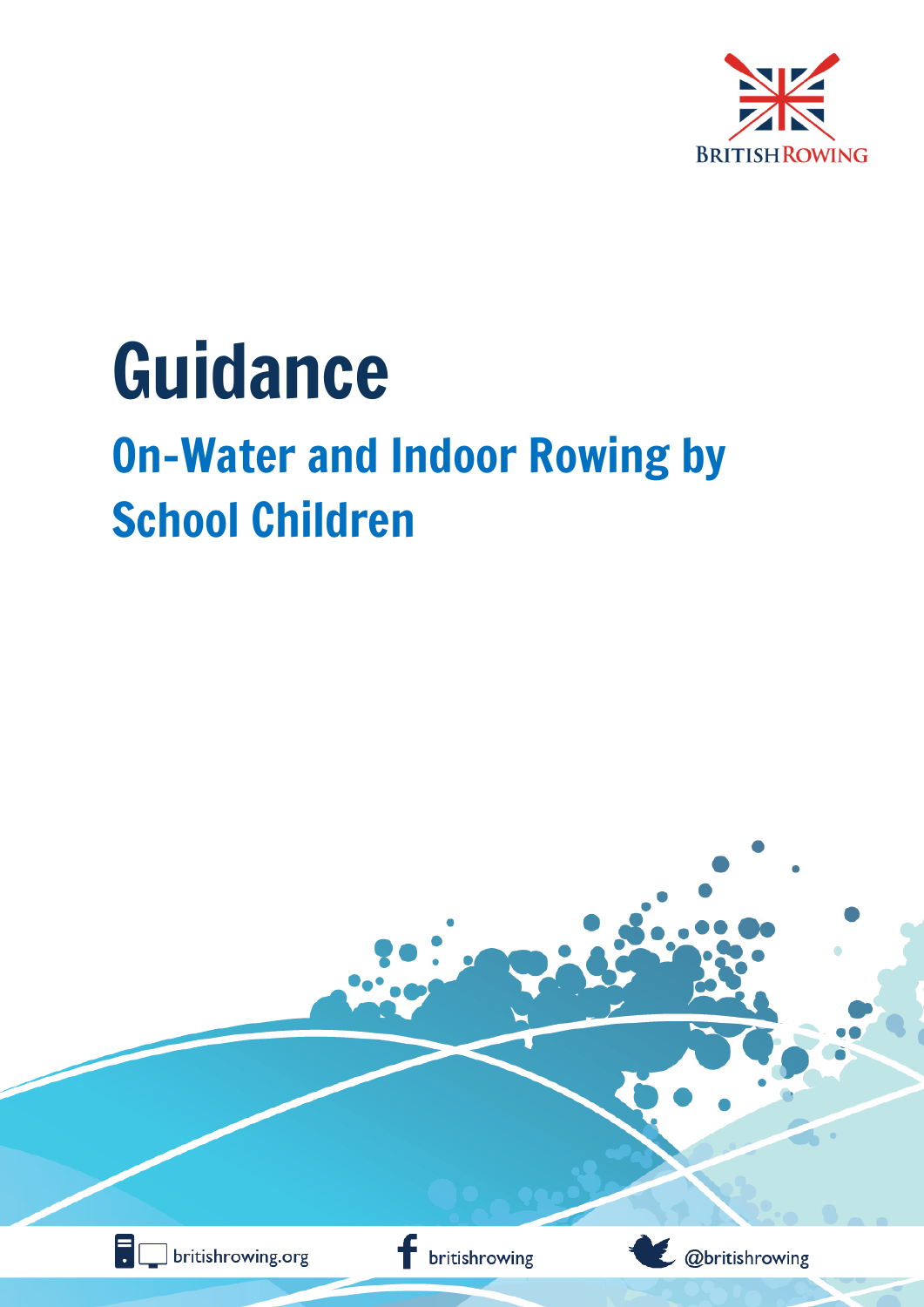

## Introduction

The sport of rowing is an activity often started by children of secondary school age and is regarded as a late maturing sport**\***. The sport is usually taken up in Year 9, but occasionally and, perhaps increasingly, children of Year 8 age and below are being offered the opportunity to try rowing.

Rowing, whether on-water or indoor, is a power endurance activity and as such there are guidelines in the British Rowing document 'How Much and How Often' (britishrowing.org/aboutus/policies-guidance/safeguarding/guidance-documents/) on the frequency of the activity for those starting out in the sport to ensure that they are safe and allowed to develop over a sensible time.

Initially, short sessions once a week are recommended, particularly for skill development and other activities which promote Agility, Balance, Co-ordination and Skill (ABCS) to develop the athletic, robust and safe rower. Preparation for rowing should include learning to swim and other activities that promote athleticism.

\* In late maturing sports talent identification and development takes place from mid-teenage years through to mid-20s.

## Rationale

#### Health and Safety: Back Health

- Rowing is a whole body exercise, is non-weight bearing and low impact. The unique aspect of rowing is that it is a power endurance sport requiring strength and endurance, which is why a significant level of training and racing is not recommended before Year 9.
- Rowing is different from other sports in that the spine is loaded in a sitting position (i.e.  $90$  to the spine) whereas many sports load directly down the spine.
- In addition the heaviest load is at full flexion of knees and hips (at the 'Catch').
- The load on an indoor rower is equivalent to up to 4.6 times body weight (Morris et al., 2000).
- This loading, whether on-water or indoor, is being repeated multiple times in a minute and for the full duration of the session.
- Therefore, unless correct practice is followed, there is a potential injury risk to susceptible individuals or groups.

#### Maintaining Back Health

It is important to ensure postural stability. There is a risk of injury where there is postural instability around the hips, pelvis and lumbar spine during the initial part of the drive phase of the rowing stroke when there is the heaviest load.

To ensure this:

Good posture and control of the pelvis and spine is required, using deep core and trunk muscles.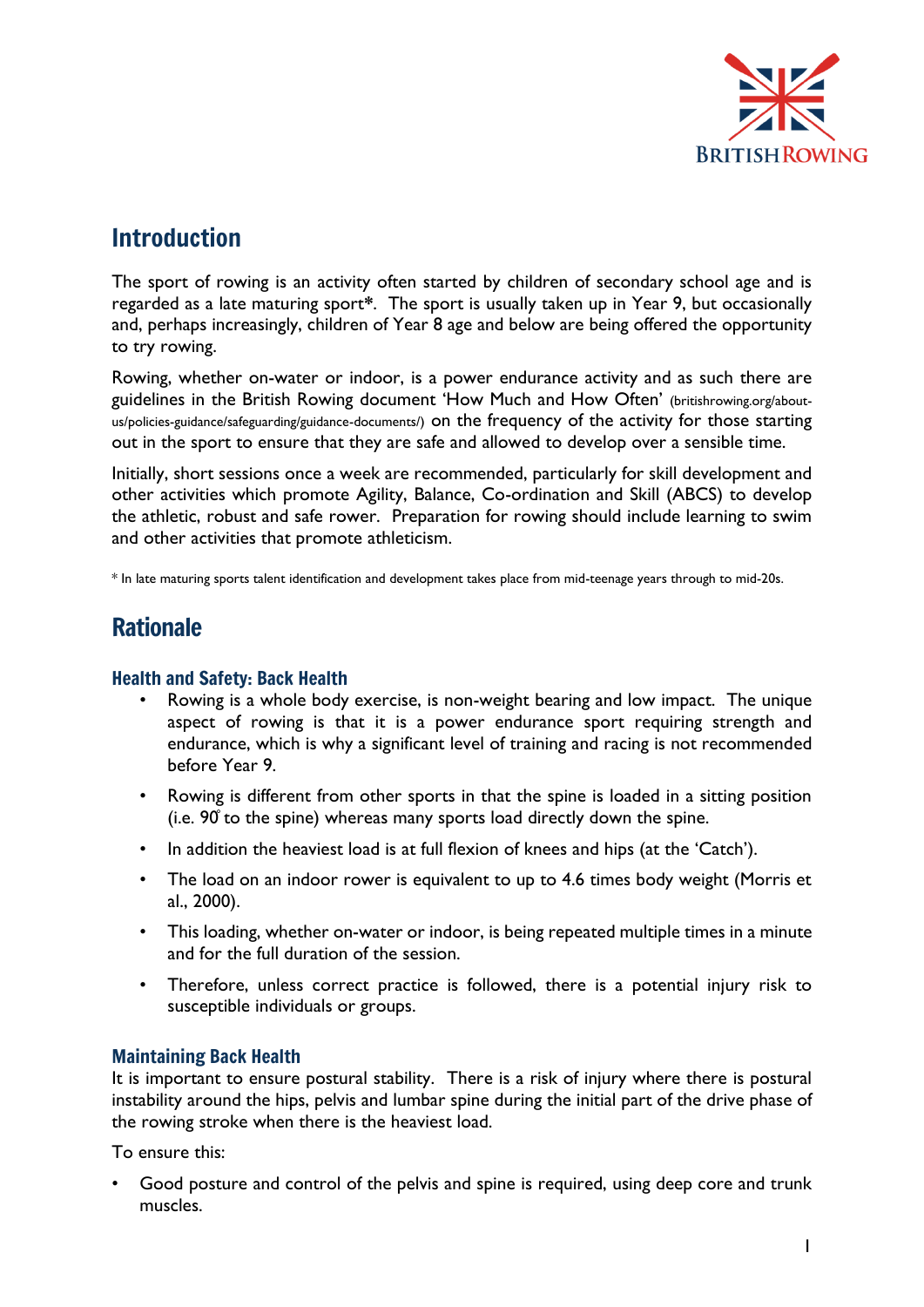British Rowing provides a number of resources and regular workshops (britishrowing.org/knowledge/courses-qualifications/) for coaches to support the development and training of these deep core and trunk muscles to enable good postural control.

- Safe and Strong Trunks workshop
- High Quality Land Training workshop
- British Rowing Technique posters (to request posters email info@britishrowing.org)
- These muscles must have the strength and endurance to maintain good posture during the repeated load that occurs over the full duration of the session.
- Good flexibility is strongly encouraged to enable good posture to occur. Again, British Rowing can provide suitable resources to develop flexibility in the rower.
- There must be regular maintenance of the above as muscles will become less effective if not trained.
- Cross training and other physical activities are encouraged to promote the all-round safe athlete.

#### On-Water Rowing Specifics

Take care to ensure that the 'set up' in the boat enables the rower to achieve the correct positions safely. This requires the relationship between the height of the seat, the feet and the sill of the swivel above the water to be appropriate for the rower (British Rowing has resources available to assist coaches in boat rigging and set up. These include Level 2 and Level 3 Coaching Courses and a Basic Rigging workshop).

#### Indoor Rowing Specifics

All rowing machines have a way to control the load (drag) and to ensure the set-up on the machine is appropriate for the participant.

- For air resistance machines, such as the Concept2 or Rowperfect, the drag is altered by changing the air flow over the fan. For the Water Rower this is achieved by changing the water levels.
- The drag factor should be kept low for all rowers, but especially beginners and younger participants. A low drag factor simulates on-water rowing and significantly decreases the shearing force across the spine.
- Pauses should be included in the session to enable stretching and to maintain hydration levels.
- Sessions on the rowing machine must include time for a full warm-up and cool-down, as in any energetic activity.

#### Training for Indoor and Outdoor Rowing

- Appropriate, correct and suitable coaching and learning of 'The British Rowing Technique' provides the basis for performance and for enjoyment of the sport, and allows the rower to be safe, providing their spine and other injury risk areas with proper protection.
- The session length and content must be suitable for the ability and training age of the rower.
- Progression should be gradual and caution/care should be used when changing the quality, quantity or frequency of sessions (Please refer to the British Rowing 'How Much and How Often' document).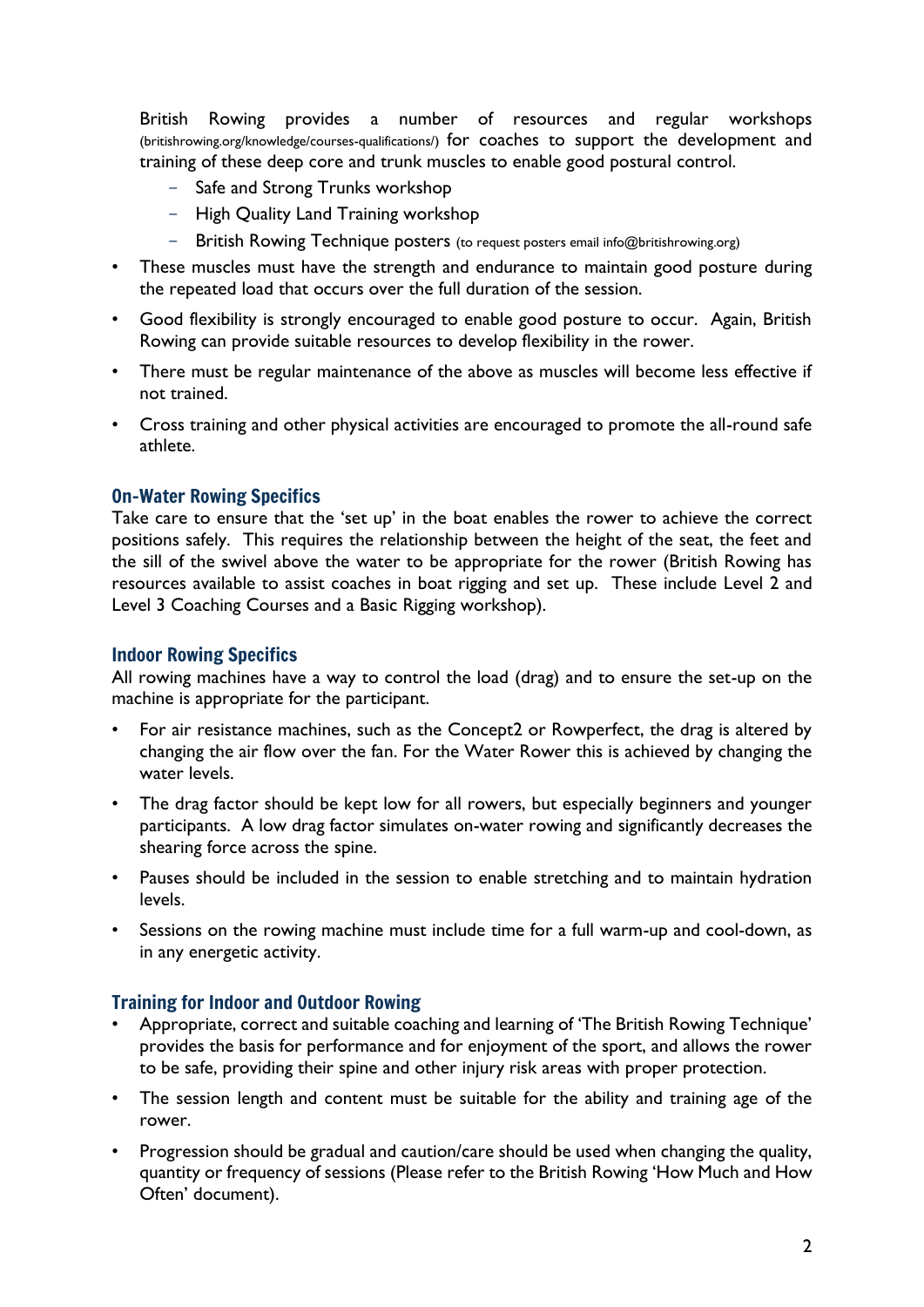## Long-Term Participant Development

#### Ensuring movement literacy

To get the best enjoyment and success from on-water and/or indoor rowing, participants should have the ability to:

- **Balance**
- Co-ordinate leg and trunk movement patterns
- Move in time
- Follow and create rhythm
- Do two-legged and single-leg activity
- Work in a team
- Be flexible
- Have Core and Trunk Stability

It is important that all school children, juniors and beginners focus on developing these skills, along with throwing, catching, striking and kicking, as these will provide the foundation for their future participation in a range of sports. These skills can be best learned as part of a general movement pattern and conditioning programme, which does not require exercising in a boat or on a rowing machine.

#### Promoting long term participation

As rowing is a late maturing sport, games and play activities should be promoted for beginners, especially school children and juniors, which foster fun and enjoyment rather than structured activities that mimic specific training. All beginners and young people have the right to be taught correct rowing technique and therefore should have access to quality coaching. Rowing, both on-water and indoor, should be enjoyable, fun and safe, as well as offering multiple opportunities for the rower. These include recreational, touring, challenge and competitive rowing. This will encourage maximum possible continued participation in the sport.

*This document replaces a previous British Rowing Policy Statement and was approved by the Board in November 2015 following updates by the British Rowing Technical Panel.*